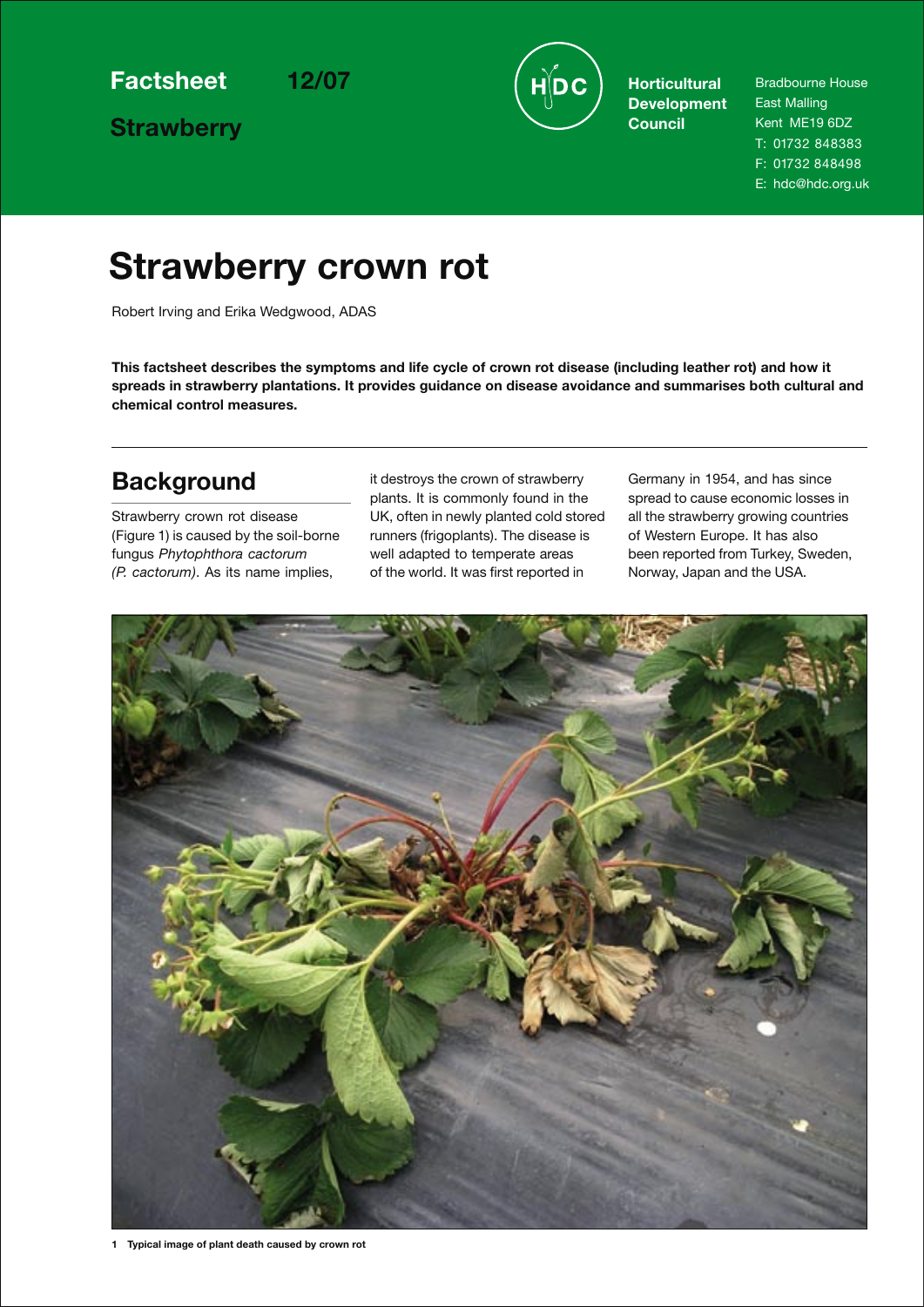## **Symptoms**

#### **Leaves**

The most usual early symptom of the disease is poor crown development in the spring. Leaves are undersized, dull green in colour and very soon the entire crown wilts. These symptoms progress rapidly during warm weather. Eventually outer leaves develop brown margins and the crown dies (Figure 2).

#### **Crowns**

The most common symptom of crown rot is found in the crown tissue itself. Cutting the crown longitudinally will often reveal red, orange or brown staining (Figure 3), the exact colour and extent of development varying depending on when infection took place. Newly invaded tissue appears water-soaked and light brown. However, it is suspected that young infected crowns appear symptomless for up to several months before discolouration in the crown first appears. In most cases the rot starts

at the top of the crown, but may begin from the stump left by the stolon (runner).

When infected plants are pulled upwards, they often break at the upper end of the crown, leaving the main part of the crown and roots in the soil or substrate. In some cases, the rotting process within the crown is stopped, leading to recovery of the plant or to a more or less pronounced stunting, depending upon the extent to which the vascular system has been destroyed.

The fully developed rot is firm and there is sharp internal demarcation between red/brown and healthy tissue. This is commonly where the plant breaks when pulled out of the ground. The crown soon becomes red/brown throughout. Internal discolouration may be well advanced in infected cold-stored plants, and crowns may be killed before leaves develop.

Spring and summer plantings of infected plants can show symptoms within one to four weeks of planting, particularly if subject to water stress. Autumn plantings develop symptoms more slowly and below 2°C, fungal activity ceases. Symptoms then appear the following spring. The disease tends to be of greatest economic significance in the year of planting and less so in the second and subsequent cropping years.

#### **Roots**

The roots show few symptoms and do not appear to be affected until the above ground parts of the plant have died.

#### **Fruit – Leather Rot**

**'Leather rot'** is reported occasionally in the UK, particularly in hot summers. It is caused when fruit is in direct contact with splash-dispersed spores of *P. cactorum*. Recent research has shown that it is genetically similar to crown rot. Affected fruit may appear healthy, though may taste bad or develop toughened brown lesions (Figure 4).

**2 Affected plant illustrating brown leaf margins and death of crown**



**3 Typical orange staining in crown tissue 4 Typical image of leather rot of strawberry**

## **Spread**

The spread of crown rot has undoubtedly been hastened and made easier by the ability of the pathogen to establish chronic, symptomless infection in young propagation material; some movements between countries can be traced directly to this cause. The disease is readily transmitted in soil and water.

Crown rot can be spread in a number of ways:

- Planting infected planting material on clean land or into soil-less substrates.
- Movement of contaminated soil or substrate on strawberry plant material, farm equipment, footwear or clothing.
- Applying contaminated irrigation water.
- Movement of drainage water onto

adjacent 'clean' sites caused by heavy rainfall or excessive irrigation.

The two principal means of spreading crown rot from one site to another are through infected planting material and the movement of contaminated soil. It is worth noting that any plant material with contaminated soil, not just strawberries, can introduce the disease to a 'clean' site. However, contaminated footwear, clothing, tyres, irrigation and drainage water

## **Life cycle**

The full life cycle is represented in Diagram 1. The primary source of inoculum is sexually produced oospores. These are formed when either the host tissue becomes exhausted or the soil is too dry for fungal spread. Some isolates of the disease have produced chlamydospores, with production favoured by temperatures below 8°C. Both oospores and chlamydospores are resting bodies that persist in the soil or in infected plants for several years. Oospores require an over winter rest period before germinating as temperatures rise above 7°C. To germinate, the oospores also require

adequate water and stimulus from a host. Oospores often produce sporangia, that release zoospores. These swim using flagella to infect strawberry plants, usually entering through wounds. Some oospores germinate directly to produce mycelium. The secondary inoculum source is sporangia. There are two types produced from infected tissue, one type being able to produce airborne inoculum that is dispersed under conditions of high moisture and wind (in a way similar to potato leaf blight). If these land on fruit, leather rot can develop. In free moisture, further sporangia are soon produced on the surface of infected fruit. Sporangia produced below ground do not

require high moisture content for their formation, but require saturated soil to release their zoospores. Optimum zoospore release occurs at 8°C.

Infection of freshly dug runners occurs mainly through fresh wounds at the time of transplanting. Major avenues are stolon stumps and injuries in the rhizome. Cold-stored plants are usually infected via wounds in the crowns. However, plants damaged by excessively low temperatures in storage or by severe frost before lifting, are particularly prone to infection and can become infected without wounding. It is likely that plants can also become infected in the runner bed. In this case, however, infection generally remains latent.





can all cause spread, particularly around a single farm.

*P. cactorum* requires a warm period with prolonged wetness to cause

infection. The spreading fungus is highly dependent on high soil moisture levels for the zoospores to move freely through the soil. For

this reason crown rot is most active in the autumn, winter and spring.



© Central Science Laboratory

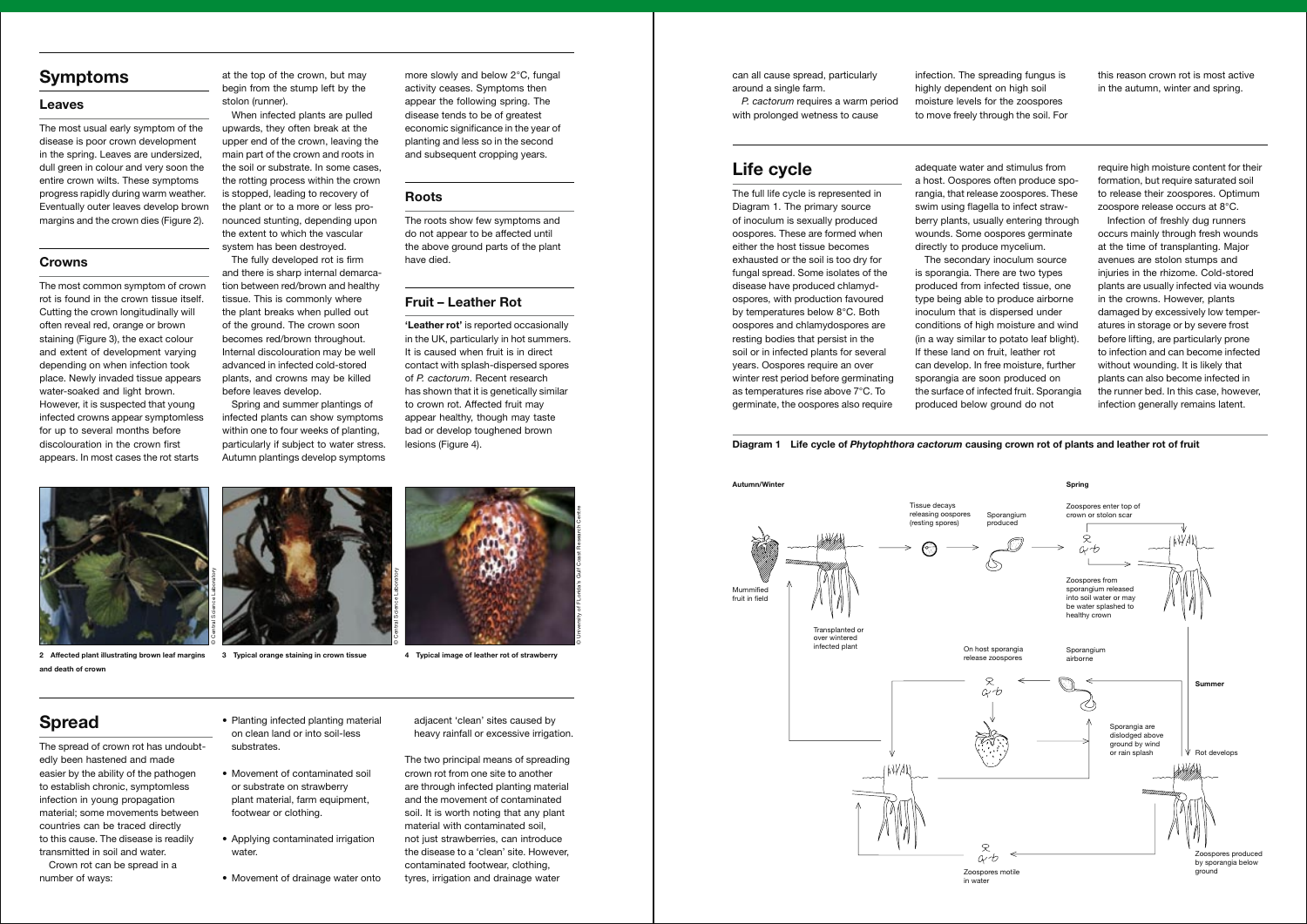## **Disease detection and testing**

Under the UK Plant Health Propagation Scheme (PHPS), for strawberry plants to qualify as nuclear stock, the mother plants must have been individually tested for crown rot using either a petiole test or plating onto selective media. This testing is not carried out routinely under all equivalent overseas schemes. Visual inspections are carried out by the UK Plant Health and Seeds Inspectorate (PHSI) for the other plant health grades. These include Foundation and Super Elite, which are inspected three times and Elite, A and Approved-Health (two inspections). Plants with the symptomless latent phase of crown rot will not however be detected, as any material sent for laboratory confirmation will be symptomatic.

There is no tolerance of visual symptoms of crown rot in Foundation, Super Elite and Elite grades, but it is acceptable under the PHPS to have 0.5 % of plants of A and Approved Health grades showing crown rot.

Both symptomatic and symptomless material can be sent for further pathological examination under laboratory conditions. Traditionally, plant tissue has been examined either microscopically (often after floating in Petri's solution) or more recently through a molecular method known as conventional PCR. Most recently however, an HDC funded project (SF 82) has led to the development of a new molecular testing method

called 'Real-time PCR (TaqMan®)' that can be conducted by plant pathologists at the Central Science Laboratory (Figure 6). This is a more sensitive, more reliable and faster method for testing for presence of *P. cactorum* which will allow both propagators and growers to test symptomless material and improve their confidence in the plant health status.

## **Cultural control measures**

The basic tools for cultural control of crown rot are:

- Eliminating latent infections in stock plants by meristem culture or an appropriate selection procedure
- Use of healthy runners
- Adequate soil drainage, avoiding planting in low lying, wet spots
- Avoiding infested fields
- Use of resistant varieties

These measures should be employed by propagators and growers before any chemical control measures such as soil fumigation or fungicide applications (as dips for planting material or sprays) are considered.

## **Propagators**

Propagation businesses must be particularly aware of visitors to their units, who may have come from infected premises. To reduce the risk of cross contamination, when visitors arrive on their premises, propagators should:

Healthy planting material is an essential starting point for a healthy crop. Plants should be purchased from a recognised certification scheme, such as Defra's Plant Health Propagation Scheme (PHPS). Such schemes provide a reliable source of healthy material, because they are propagated under strict protocols. A micropropagation technique known as 'meristem culture' (Figure 7) is routinely used to produce healthy mother stock for propagators and to bring new cultivars into the scheme. A recent HDC funded project (SF 78) confirmed the reliability of this technique. Plants grown within the PHPS are regularly tested and examined for crown rot symptoms. They have a known history, are grown on sites which are isolated and which have a long rotation between strawberry crops.

- always insist that footwear protection and clean overalls are worn
- only allow the propagation site vehicles to be used for transport around the property

## **Fruit producers**

**Site, soil and substrate selection** Ideally, although rarely possible, the best way of avoiding infection is selecting land that has never produced strawberries before. Oospores can survive as long as 15 years buried in ploughed land, and so usual rotation periods will only allow a

reduction of the oospore numbers as they break dormancy.

Fresh containers or bags of soilless substrates should carry no fungal disease, unless they have been contaminated on site by diseased planting material or infected soils. It is best to choose substrates with a high level of air filled porosity (preferably 15% or more) to avoid plant roots sitting in wet conditions.

Field sites with heavy soil (clay) and poor drainage should be avoided wherever possible. If site availability is limited, then the installation of tile drains will help to reduce the risk of water-logging. Ensuring that ditches are free flowing will further help reduce the build up of soil water in wet conditions. Sub-soiling during periods when soils are dry will provide new channels in the soil profile to further improve drainage. However, even if such remedial action is followed, the risk of disease spread will still be high on such soils during wet conditions.

- Soil-less systems are generally devoid of any existing *Phytophthora* spores but, should infection occur, the risk of rapid spread is high, due to the constant levels of moisture. This risk is further increased during the winter period when water-logging of bags or containers may occur.
- It is important that bags and containers are adequately drained during the winter period, particularly if bags are laid on beds or ridges covered with polythene sheeting. Vertical slits should be inserted in the lower half of the bag at three points along each side to prevent bags becoming waterlogged. Slits on the underside can reseal so are less effective.
- Some trough systems employ polythene sheets, which are laid along the length of the rows so that the surplus drainage water is channelled to the end via a drainage pipe. Such systems can increase the risk of crown rot spread along the rows as the zoospores move in the water as it passes to the end.
- Strawberry production using nutrient film techniques or hydroponics has been experimented with and has produced satisfactory crops, but the risk of crown rot spread by the recirculation of water is very high.

#### **Site preparation**

Before preparation, assess the site by digging a pit and examining the soil profile to identify the presence of any pans or compacted layers. Sub-soiling when conditions are dry is essential to break any such layers, which are likely to impede drainage.

Where polythene mulched raised beds are to be used, it is important to create a deep tilth (250 mm minimum) in the beds. This will provide an optimum depth for planting, ensuring rapid establishment and healthy growth. Improved drainage will help to reduce the chance of infection occurring during wet periods of weather.

#### **Varietal resistance**

There are large differences in variety susceptibility to crown rot. Some breeders provide details of this, but where buyers insist on specific varieties for their particular requirements the use of tolerant or resistant varieties is not always an option for commercial growers. Varieties such as Elsanta, Sonata, Hapil, Rosie, Sophie and Malling Pearl are known to be susceptible, whereas Symphony, Alice, Judibell and Pegasus have some resistance.

#### **Healthy planting material**



**6 'Real-time PCR (TaqMan®)' offers a more sensitive, more reliable and faster method for testing for**  *P. cactorum*

Defra also provides a table of eligibility of entry for Dutch certified strawberry material into PHPS eg Netherlands E–Certified stock

is equivalent to PHPS A grade, with a tolerance of 0.5% of plants with visible crown rot. Further detail available at: www.defra.gov.uk/planth/eqvstrw.htm It must be emphasised that no health scheme based on visual inspection can guarantee freedom from disease, particularly where, as for crown rot, there can be a latent phase to the disease. The UK certification scheme cannot ensure total freedom from

crown rot.

## **Correct planting and establishment**

Rapid root growth immediately after planting helps a healthy and balanced plant to develop. Such plants may be better able to tolerate any existing fungal spores, which may already be present in the soil. Plant roots must not be allowed to dry out before planting takes place. Plants should not be laid out in the field ahead of planting, but instead retained in a moist condition by covering with damp cloth or polythene sheeting. • Never give runners a communal dip in water before planting as this can be a source of cross-contamination.

#### **Irrigation management**

Careful irrigation of field, bag or other container grown strawberries is important throughout the life of the strawberry crop. Attention to watering during the establishment phase will ensure rapid growth. However, care should be taken to avoid excessive application of irrigation at any stage of the plant's life, especially on heavier soils. Waterlogged soils will increase the risk of infection by crown rot and other soil-borne diseases.

## **Growing systems**

• Employ systems that will reduce

the risk of infection by avoiding waterlogged conditions in the root zone. In field soils, raised beds and ridges help to prevent a proportion of the root system from being waterlogged.



**propagators**

© Central Science Laboratory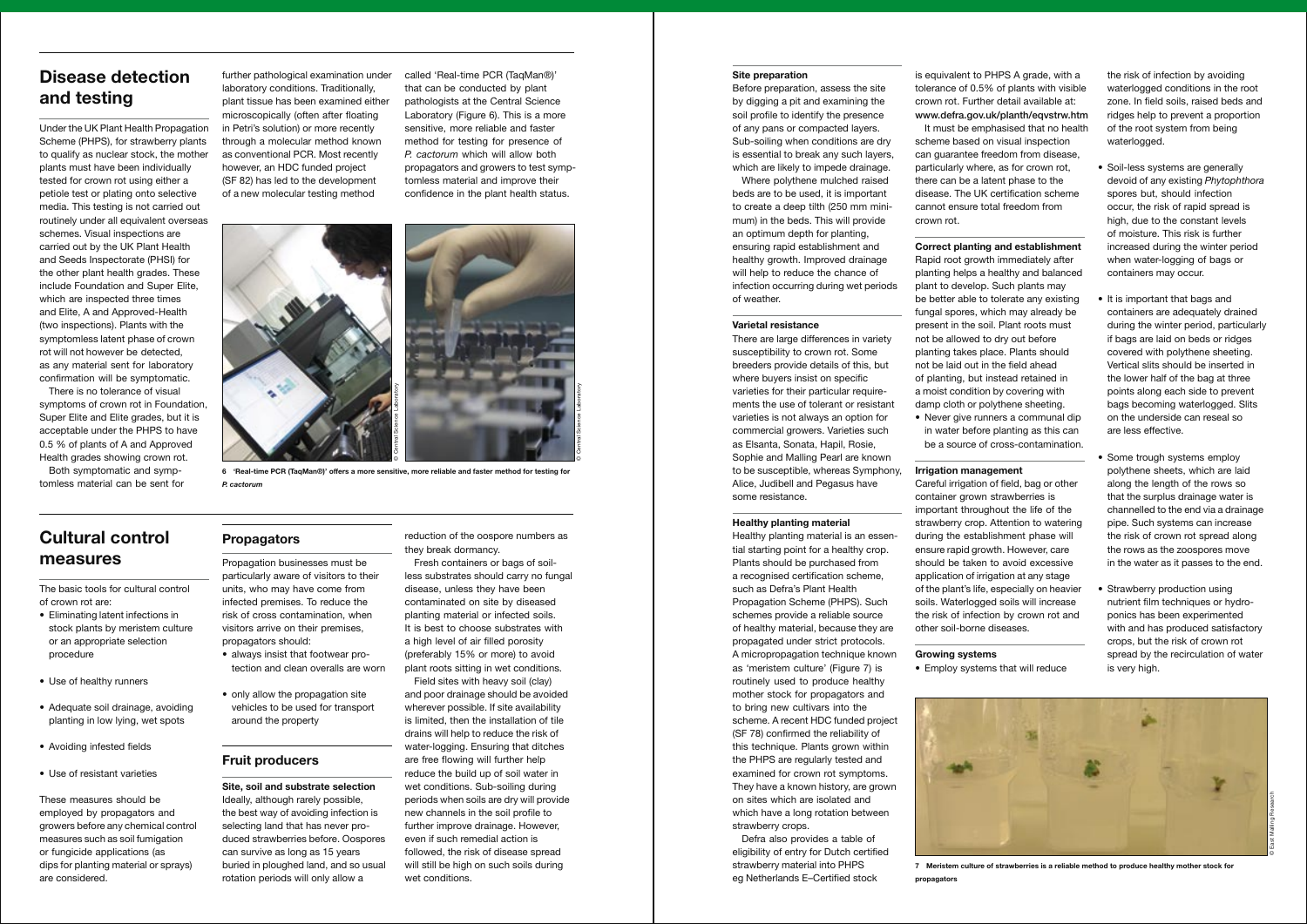## **Biological control measures**

A number of bacterial and fungal organisms are currently being assessed and developed for use as biological control agents of fungal

pathogens of strawberry. However, it is unlikely that any will become commercially available to control crown rot in the immediate future. Some research and experience of soil solarisation in the U.S.A has

demonstrated that when the sun is used to heat sheeted soil, *P. cactorum*

in debris is killed within 30 minutes at 45°C. However, the fungus is unlikely to be totally eradicated and until further research is conducted, such a technique could not be recommended or fully relied upon for control.

## **Chemical control measures**

The use of chemical control options is an important component in the control of crown rot disease. However, due to their limited effectiveness and

the persistent nature of the crown rot resting spores, it is essential that chemical control measures are used as part of an integrated disease management strategy. Such action will then enable chemical treatments to be more effective. Those fungicides currently approved for use on

strawberries that offer some control of crown rot are included in Table 1.

• For details of the full recommendations, always refer to the appropriate product label or Specific Off-Label Approval.

#### **Dealing with crown rot infection when it occurs**

Wilted plants in a plantation should be dug up and the crown and roots examined to determine the cause. If affected plants are left alone in the field, zoospores will be released which will swim to infect neighbouring plants (Figure 8). Resting spores will form as the plant decays, and can survive in the soil for years. Complete removal of infected plants from a field is impractical; however, a fungicide application can effectively



protect neighbouring plants. **8 Fungal zoospores can swim from affected plants to re-infect neighbouring plants**

## **Soil fumigation**

Whilst soil fumigation using chemicals such as chloropicrin, dazomet or

## **Action points for growers**

- Before planting a strawberry crop in a field soil, consider the previous history of the site and avoid those known to be infected with *Phytophthora cactorum* (crown rot).
- Choose field soils which are free-draining and devoid of low lying areas.

metam sodium can all help to reduce the numbers of spores in the soil, their effectiveness is limited by the depth of treatment, the soil conditions at the time of treatment and the depth strawberry roots will penetrate. • Consider planting on a raised bed or ridge system to reduce the risk or waterlogging and improve plant • Install field drainage to further reduce the risk of waterlogging. • Where strawberries are grown in bags or containers, ensure that there are sufficient holes to allow excess water to drain at all times of year.

# rooting depth.

- 
- Purchase certified healthy plant of the plants.

material and satisfy yourself that all reasonable procedures have been followed to avoid infection occurring before you take delivery

## **Further information**

*Names and addresses of plant diagnostic laboratories:* **Central Science Laboratory** Sand Hutton York YO41 1LZ Tel. (01904) 462000 www.csl.gov.uk

**The Plant Clinic** East Malling Research East Malling Kent ME19 6BJ Tel. (01732) 843833 www.emr.ac.uk

#### **Scottish Crop Research Institute**

Invergowrie Dundee DD2 5DA Tel. (01382) 562731 www.fruithealth.co.uk Pathogen testing only

#### **Stockbridge Technology Centre Ltd**

Cawood Selby North Yorkshire YO8 3TZ Tel. (01757) 268275 www.stc-nyorks.co.uk

#### **Table 1 Summary of fungicides approved for use in strawberries that offer some control of crown rot**

| Active Ingredient                         | Product<br>name          | Approval                                       | Application/Use                                                                                                                                                 | Rate of use (kg/ha)                                                                                             | Timing                                                                                                                                                             |
|-------------------------------------------|--------------------------|------------------------------------------------|-----------------------------------------------------------------------------------------------------------------------------------------------------------------|-----------------------------------------------------------------------------------------------------------------|--------------------------------------------------------------------------------------------------------------------------------------------------------------------|
| fosetyl aluminium<br>$(80\% \text{ w/w})$ | Aliette<br>80 WG*        | Full                                           | For use once per year as<br>an overall high volume<br>spray to:<br>• established plantations<br>• autumn-planted<br>runners                                     | 3.75 kg in 1000 litres<br>per hectare.                                                                          | • Annually late summer<br>or early autumn (after<br>harvest) to established<br>plantations.<br>$\bullet$ 2 – 3 weeks after<br>planting autumn-<br>planted runners. |
| fosetyl aluminium<br>(80% w/w)            | <b>Aliette</b><br>80 WG* | Full                                           | Pre-planting dip treatment<br>of autumn planted runners.<br>This is an alternative to<br>spray treatment of autumn<br>planted runners.                          | 375 g per 100 litres<br>of water.                                                                               | Pre-planting in autumn.                                                                                                                                            |
| fosetyl aluminium<br>$(80\% \text{ w/w})$ | Aliette<br>80 WG*        | <b>SOLA</b><br>3517/06<br>(expires<br>31/12/13 | For use up to twice per<br>year as an overall high<br>volume spray in both pro-<br>tected and outdoor crops.                                                    | 3.75 kg in 1000 litres<br>per hectare.                                                                          | Up until 14 days before<br>harvest.                                                                                                                                |
| dimethomorph<br>(500 g/kg)                | Paraat                   | <b>SOLA</b><br>1751/06<br>(expires<br>31/5/08  | One treatment per year<br>to outdoor and protected<br>fruiting crops, including<br>waiting beds. Two treat-<br>ments per year to outdoor<br>propagation fields. | Outdoors - 3 kg<br>per hectare. Protected<br>crops - apply via drip<br>at 0.1 g product/<br>plant/100 ml water. | Apply immediately after<br>planting out and not<br>within 35 days beofre<br>harvest.                                                                               |

\* **Under its full label approval, Aliette 80 WG is recommended for controlling strawberry red core (caused by** *Phytophthora fragariae***). When applied to control this disease, it provides incidental control of crown rot. Under the terms of its off-label approval (3517/06), it is recommended for controlling red core and crown rot. It is systemic so requires active growth to effectively move from the plant leaf to the roots.**